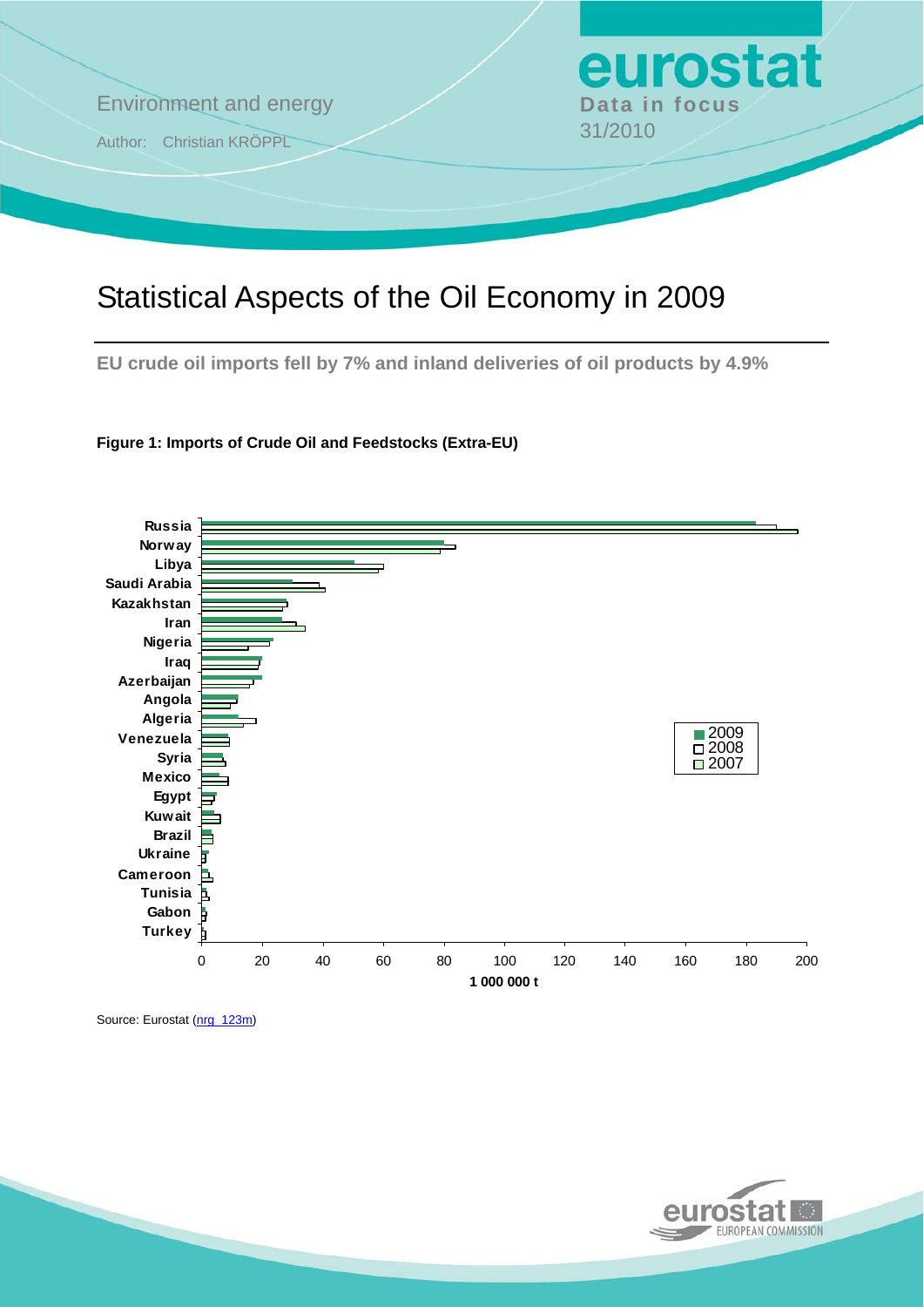



Source: Eurostat ([nrg\\_102m\)](http://ec.europa.eu/eurostat/product?mode=view&code=nrg_102m)

**Table 1: Crude Oil and Feedstocks** 

|              | Production (1 000t)      |                             |                          |         |               | Total Imports (1 000t)   |                |         | Extra-EU Imports (1 000t) |        |                |                          |
|--------------|--------------------------|-----------------------------|--------------------------|---------|---------------|--------------------------|----------------|---------|---------------------------|--------|----------------|--------------------------|
|              | 2007                     | 2008                        | 2009                     | 09/08 % | 2007          | 2008                     | 2009           | 09/08 % | 2007                      | 2008   | 2009           | 09/08 %                  |
| <b>EU-27</b> | 112467                   | 105539                      | 97621                    | $-7.5$  | 638954        | 641453                   | 594143         | $-7.4$  | 582935                    | 591444 | 549755         | $-7.0$                   |
| EA-16        | 17075                    | 15949                       | 13774                    | $-13.6$ | 503611        | 496451                   | 459869         | $-7.4$  | 460313                    | 457218 | 425362         | $-7.0$                   |
| BE.          | $\sim$                   | $\overline{\phantom{a}}$    | $\overline{\phantom{a}}$ |         | 36608         | 36862                    | 34255          | $-7.1$  | 32635                     | 31546  | 30088          | $-4.6$                   |
| <b>BG</b>    | 24                       | 24                          | 24                       | 0.0     | 7109          | 7213                     | 6183           | $-14.3$ | 7109                      | 7213   | 6164           | $-14.5$                  |
| CZ           | 364                      | 348                         | 310                      | $-10.9$ | 7276          | 8170                     | 7239           | $-11.4$ | 7187                      | 8081   | 7187           | $-11.1$                  |
| DK           | 15170                    | 14036                       | 12890                    | $-8.2$  | 2054          | 2476                     | 3515           | 42.0    | 2031                      | 2352   | 3019           | 28.4                     |
| DE           | 5181                     | 4943                        | 4514                     | $-8.7$  | 106815        | 105391                   | 98039          | $-7.0$  | 89633                     | 89914  | 85425          | $-5.0$                   |
| EE.          |                          |                             |                          |         |               |                          |                |         |                           |        |                | $\overline{\phantom{a}}$ |
| IE.          | $\overline{\phantom{a}}$ | $\overline{a}$              |                          |         | 3377          | 3207                     | 2675           | $-16.6$ | 2205                      | 1699   | 1686           | $-0.8$                   |
| EL           | 81                       | 62                          | 55                       | $-11.3$ | 22786         | 21566                    | 20430          | $-5.3$  | 22674                     | 21327  | 20309          | $-4.8$                   |
| ES           | 142                      | 127                         | 150                      | 18.1    | 59009         | 60517                    | 55957          | $-7.5$  | 57347                     | 58091  | 53192          | $-8.4$                   |
| FR           | 997                      | 996                         | 991                      | $-0.5$  | 80734         | 83532                    | 72252          | $-13.5$ | 75068                     | 79772  | 69075          | $-13.4$                  |
| IT           | 6604                     | 6308                        | 5390                     | $-14.6$ | 95918         | 89213                    | 82096          | $-8.0$  | 95103                     | 88340  | 81455          | $-7.8$                   |
| CY           | $\overline{a}$           | $\sim$                      |                          |         | $\sim$        | $\sim$                   |                |         |                           |        |                | $\overline{\phantom{a}}$ |
| LV           | $\overline{\phantom{a}}$ | $\overline{\phantom{a}}$    | $\overline{\phantom{a}}$ |         | 27            | 23                       | $\overline{2}$ | $-91.3$ | 27                        | 23     | $\overline{2}$ | $-91.3$                  |
| LT           | 155                      | 127                         | 115                      | $-9.4$  | 5810          | 9439                     | 8700           | $-7.8$  | 5658                      | 9376   | 8511           | $-9.2$                   |
| LU           | $\sim$                   | $\mathcal{L}_{\mathcal{A}}$ | $\overline{a}$           |         | $\mathcal{L}$ | $\blacksquare$           |                |         |                           |        |                |                          |
| HU           | 931                      | 967                         | 930                      | $-3.8$  | 7160          | 6907                     | 6719           | $-2.7$  | 7023                      | 6794   | 6566           | $-3.4$                   |
| MТ           | $\sim$                   | $\sim$                      |                          |         |               | $\overline{\phantom{a}}$ |                |         |                           |        |                |                          |
| NL.          | 3103                     | 2548                        | 1662                     | $-34.8$ | 58678         | 57431                    | 57828          | 0.7     | 48489                     | 48713  | 48387          | $-0.7$                   |
| AT           | 944                      | 944                         | 994                      | 5.3     | 7947          | 8365                     | 8038           | $-3.9$  | 7615                      | 8103   | 7824           | $-3.4$                   |
| PL.          | 688                      | 722                         | 622                      | $-13.9$ | 21876         | 21720                    | 21374          | $-1.6$  | 21535                     | 21557  | 21051          | $-2.3$                   |
| PТ           | $\overline{\phantom{a}}$ | $\sim$                      |                          |         | 13517         | 12682                    | 11202          | $-11.7$ | 13432                     | 12682  | 11117          | $-12.3$                  |
| RO           | 5071                     | 4787                        | 4494                     | $-6.1$  | 8533          | 8418                     | 6895           | $-18.1$ | 8533                      | 8418   | 6895           | $-18.1$                  |
| SI           |                          |                             |                          |         | $\sim$        | $\sim$                   |                |         |                           |        |                |                          |
| SK           | 23                       | 21                          | 18                       | $-14.3$ | 6150          | 5910                     | 5749           | $-2.7$  | 6114                      | 5877   | 5707           | $-2.9$                   |
| FI.          | $\overline{a}$           | $\overline{\phantom{a}}$    | $\overline{\phantom{a}}$ |         | 12071         | 11776                    | 11348          | $-3.6$  | 9997                      | 11155  | 11098          | $-0.5$                   |
| SE           |                          |                             |                          |         | 18414         | 21558                    | 19396          | $-10.0$ | 12366                     | 15408  | 14707          | $-4.5$                   |
| <b>UK</b>    | 72989                    | 68579                       | 64462                    | $-6.0$  | 57084         | 59078                    | 54251          | $-8.2$  | 51153                     | 55004  | 50291          | $-8.6$                   |

Source: Eurostat ([nrg\\_102m,](http://ec.europa.eu/eurostat/product?mode=view&code=nrg_102m) nrg\_123m)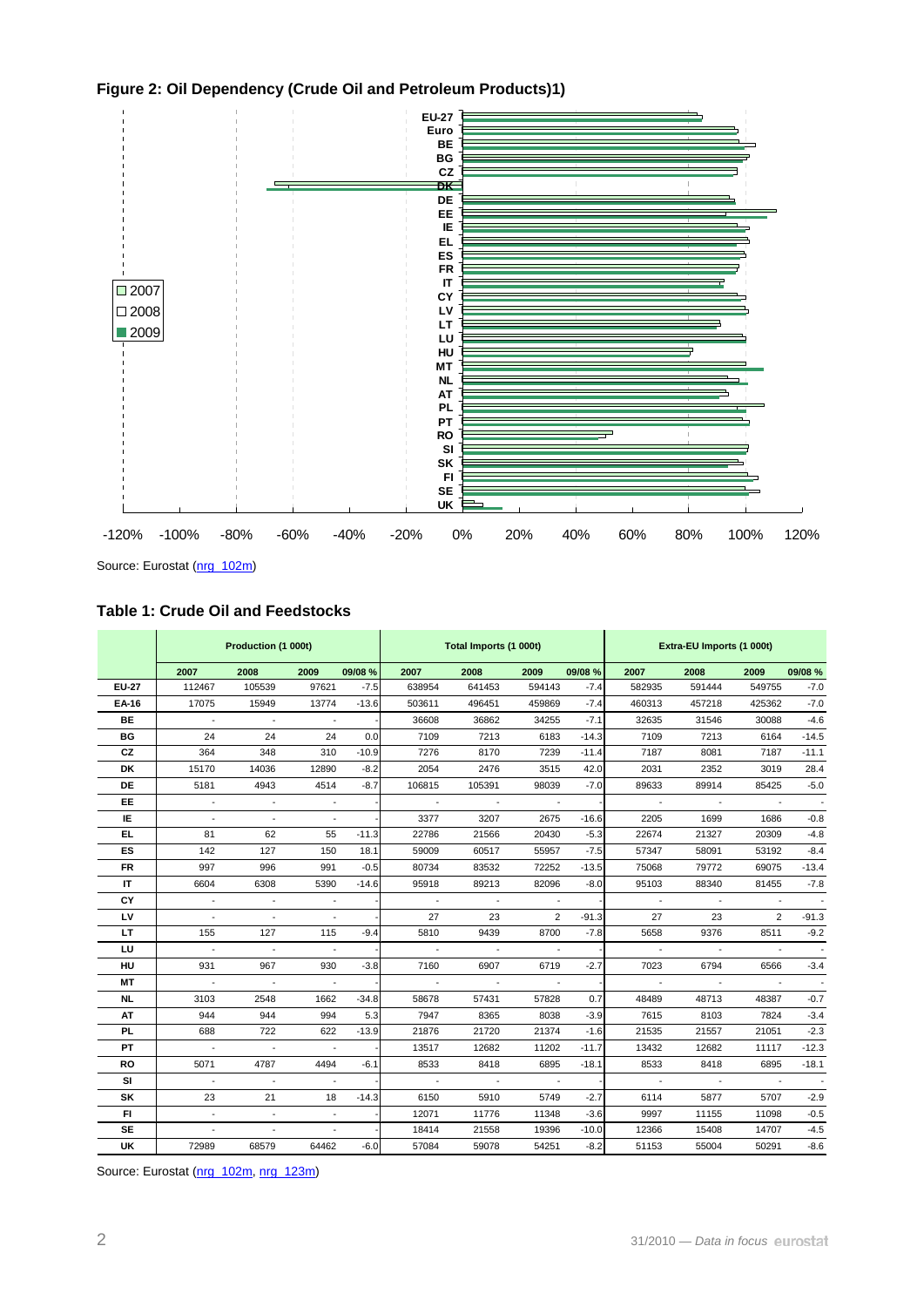|           |                          | Total Exports (1 000t)   |                          |          |                          | Input to Refineries (1 000t) |        |          | <b>Stocks on National Territory (1 000t)</b> |                          |                          |          |
|-----------|--------------------------|--------------------------|--------------------------|----------|--------------------------|------------------------------|--------|----------|----------------------------------------------|--------------------------|--------------------------|----------|
|           | 2007                     | 2008                     | 2009                     | 09/08 %  | 2007                     | 2008                         | 2009   | 09/08 %  | 2007                                         | 2008                     | 2009                     | 09/08 %  |
| EU-27     | 67636                    | 66945                    | 60673                    | $-9.37$  | 730582                   | 715485                       | 669884 | $-6.37$  | 70101                                        | 71847                    | 71200                    | $-0.90$  |
| EA-16     | 8428                     | 8814                     | 8818                     | 0.04     | 559615                   | 536101                       | 501585 | $-6.44$  | 54209                                        | 55306                    | 55200                    | $-0.19$  |
| <b>BE</b> | 3476                     | 4385                     | 4581                     | 4.47     | 39274                    | 38260                        | 35689  | $-6.72$  | 723                                          | 894                      | 875                      | $-2.13$  |
| ВG        | $\overline{\phantom{a}}$ | $\overline{\phantom{a}}$ | $\overline{\phantom{a}}$ |          | 7106                     | 7164                         | 6337   | $-11.54$ | 224                                          | 321                      | 257                      | $-19.94$ |
| CZ        | 16                       | 20                       | 21                       | 5.00     | 7578                     | 8462                         | 7594   | $-10.26$ | 1121                                         | 1227                     | 1237                     | 0.81     |
| <b>DK</b> | 9515                     | 9134                     | 8867                     | $-2.92$  | 7817                     | 7826                         | 7842   | 0.20     | 636                                          | 670                      | 701                      | 4.63     |
| DE        | 690                      | 135                      | 110                      | $-18.30$ | 119186                   | 116328                       | 108444 | $-6.78$  | 18681                                        | 19912                    | 20082                    | 0.85     |
| EE        |                          |                          |                          |          |                          |                              |        |          |                                              |                          |                          |          |
| IE.       |                          |                          |                          |          | 3265                     | 3093                         | 2728   | $-11.80$ | 136                                          | 248                      | 151                      | $-39.11$ |
| EL.       | 1056                     | 1063                     | 998                      | $-6.11$  | 23132                    | 21896                        | 21401  | $-2.26$  | 2073                                         | 2259                     | 2130                     | $-5.71$  |
| ES        | $\blacksquare$           | $\overline{\phantom{a}}$ |                          |          | 60370                    | 61069                        | 58459  | $-4.27$  | 7020                                         | 7352                     | 6565                     | $-10.70$ |
| <b>FR</b> | 129                      | 156                      | 299                      | 91.67    | 85836                    | 88776                        | 78654  | $-11.40$ | 9552                                         | 9461                     | 9330                     | $-1.38$  |
| IT        | 2117                     | 2118                     | 2152                     | 1.61     | 100938                   | 94262                        | 87587  | $-7.08$  | 6391                                         | 6077                     | 5856                     | $-3.64$  |
| CY        |                          |                          |                          |          |                          |                              |        |          |                                              |                          |                          |          |
| LV        |                          | $\overline{a}$           |                          |          |                          |                              |        |          |                                              |                          |                          |          |
| LT        | 156                      | 129                      | 113                      | $-12.40$ | 5695                     | 9461                         | 8557   | $-9.56$  | 414                                          | 296                      | 313                      | 5.74     |
| LU        | $\overline{\phantom{a}}$ | $\overline{\phantom{a}}$ | $\overline{\phantom{a}}$ |          | $\overline{\phantom{a}}$ | $\overline{\phantom{a}}$     |        |          | $\overline{\phantom{a}}$                     | $\overline{\phantom{a}}$ | $\overline{\phantom{a}}$ |          |
| HU        | 612                      | 489                      | 1047                     | 114.11   | 8738                     | 8502                         | 7712   | $-9.29$  | 802                                          | 810                      | 696                      | $-14.07$ |
| MT        |                          |                          | $\blacksquare$           |          |                          | $\overline{a}$               |        |          |                                              |                          |                          |          |
| <b>NL</b> | 935                      | 935                      | 663                      | $-29.12$ | 84168                    | 69035                        | 67337  | $-2.46$  | 4993                                         | 4314                     | 5673                     | 31.49    |
| AT        |                          |                          |                          |          | 9332                     | 9570                         | 9349   | $-2.31$  | 1660                                         | 1654                     | 1603                     | $-3.08$  |
| PL        | 270                      | 249                      | 225                      | $-9.64$  | 21752                    | 22383                        | 22151  | $-1.04$  | 4696                                         | 4792                     | 5054                     | 5.47     |
| PT        | $\overline{\phantom{a}}$ | $\overline{\phantom{a}}$ | $\overline{\phantom{a}}$ |          | 13453                    | 12790                        | 11175  | $-12.63$ | 1246                                         | 1171                     | 1205                     | 2.90     |
| <b>RO</b> |                          |                          |                          |          | 13596                    | 13743                        | 11871  | $-13.62$ | 393                                          | 431                      | 661                      | 53.36    |
| SI        |                          |                          |                          |          |                          |                              |        |          |                                              |                          |                          |          |
| SK        | 25                       | 22                       | 15                       | $-31.82$ | 6351                     | 6112                         | 5916   | $-3.21$  | 511                                          | 540                      | 545                      | 0.93     |
| FI.       |                          |                          | $\overline{a}$           |          | 14310                    | 14911                        | 14845  | $-0.44$  | 1223                                         | 1424                     | 1185                     | $-16.78$ |
| <b>SE</b> | 594                      | 443                      | 360                      | $-18.74$ | 18790                    | 21647                        | 20660  | $-4.56$  | 1297                                         | 1736                     | 1415                     | $-18.49$ |
| UK        | 48045                    | 47667                    | 41222                    | $-13.52$ | 79895                    | 80196                        | 75576  | $-5.76$  | 6309                                         | 6257                     | 5667                     | $-9.44$  |

### **Table 2: Crude Oil and Feedstocks**

Source: Eurostat ([nrg\\_102m\)](http://ec.europa.eu/eurostat/product?mode=view&code=nrg_102m)

### **Figure 3: Net Imports of Crude Oil and Feedstocks**



Source: Eurostat [\(nrg\\_102m\)](http://ec.europa.eu/eurostat/product?mode=view&code=nrg_102m)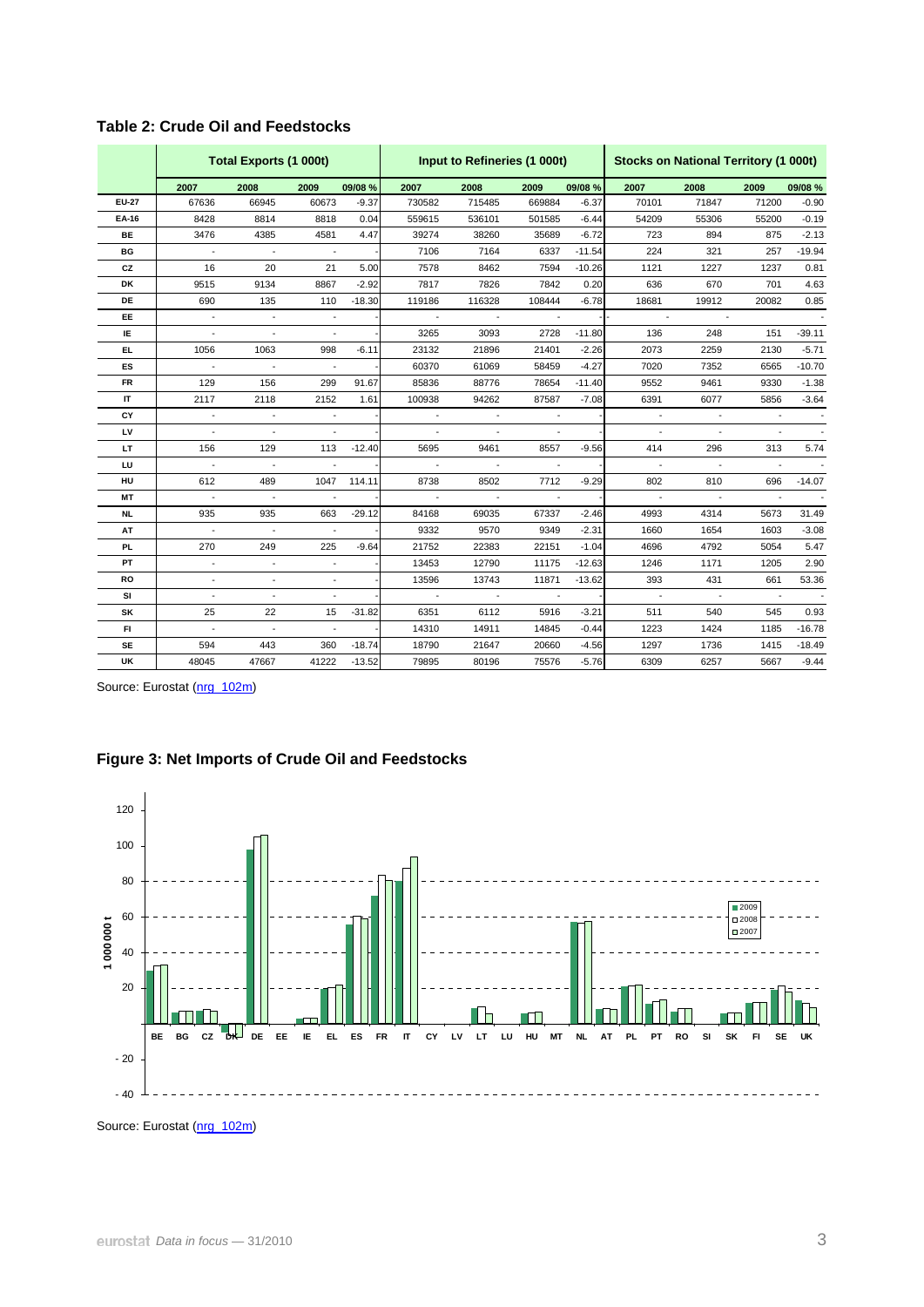| Table 3: Petroleum Products – Inland Deliveries |  |  |
|-------------------------------------------------|--|--|
|-------------------------------------------------|--|--|

|              |        | <b>Total (1 000t)</b> |        |         |        | Motor Spirit (1 000t) |       |         | Kerosenes and Jet Fuels (1 000t) |       |       |         |  |
|--------------|--------|-----------------------|--------|---------|--------|-----------------------|-------|---------|----------------------------------|-------|-------|---------|--|
|              | 2007   | 2008                  | 2009   | 09/08 % | 2007   | 2008                  | 2009  | 09/08 % | 2007                             | 2008  | 2009  | 09/08 % |  |
| <b>EU-27</b> | 590973 | 599303                | 570114 | $-4.9$  | 103234 | 97814                 | 95867 | $-2.0$  | 57244                            | 58139 | 54460 | $-6.3$  |  |
| EA-16        | 436695 | 446774                | 423113 | $-5.3$  | 67590  | 64421                 | 62206 | $-3.4$  | 37363                            | 38173 | 35532 | $-6.9$  |  |
| BE           | 18795  | 23001                 | 20165  | $-12.3$ | 1376   | 1456                  | 1097  | $-24.7$ | 1067                             | 2035  | 1896  | $-6.8$  |  |
| <b>BG</b>    | 5326   | 4791                  | 4522   | $-5.6$  | 958    | 727                   | 815   | 12.1    | 215                              | 242   | 181   | $-25.2$ |  |
| CZ           | 9457   | 9617                  | 9363   | $-2.6$  | 2085   | 2031                  | 2042  | 0.5     | 378                              | 392   | 359   | $-8.4$  |  |
| DK           | 7928   | 7576                  | 7218   | $-4.7$  | 1841   | 1755                  | 1642  | $-6.4$  | 937                              | 905   | 800   | $-11.6$ |  |
| DE           | 104946 | 110421                | 104810 | $-5.1$  | 21313  | 20586                 | 20261 | $-1.6$  | 8822                             | 8943  | 8695  | $-2.8$  |  |
| EE           | 1329   | 1279                  | 998    | $-22.0$ | 383    | 282                   | 339   | 20.2    | 69                               | 83    | 35    | $-57.8$ |  |
| ΙE           | 8834   | 8881                  | 7842   | $-11.7$ | 1827   | 1724                  | 1591  | $-7.7$  | 1879                             | 1889  | 1593  | $-15.7$ |  |
| EL.          | 17002  | 17094                 | 16897  | $-1.2$  | 4137   | 4059                  | 4060  | 0.0     | 1285                             | 1308  | 1120  | $-14.4$ |  |
| ES           | 65997  | 63377                 | 59394  | $-6.3$  | 6680   | 6297                  | 6021  | $-4.4$  | 5704                             | 5631  | 5133  | $-8.8$  |  |
| <b>FR</b>    | 84341  | 84750                 | 79960  | $-5.7$  | 8609   | 7953                  | 7654  | $-3.8$  | 7246                             | 7265  | 6774  | $-6.8$  |  |
| IT           | 74309  | 69983                 | 67466  | $-3.6$  | 12426  | 11589                 | 10946 | $-5.5$  | 4581                             | 4278  | 4087  | $-4.5$  |  |
| CY           | 2697   | 2776                  | 2743   | $-1.2$  | 352    | 373                   | 383   | 2.7     | 303                              | 300   | 283   | $-5.7$  |  |
| LV           | 1566   | 1482                  | 1249   | $-15.7$ | 407    | 371                   | 321   | $-13.5$ | 90                               | 98    | 99    | 1.0     |  |
| LT.          | 2228   | 2314                  | 1872   | $-19.1$ | 433    | 437                   | 361   | $-17.4$ | 69                               | 78    | 41    | $-47.4$ |  |
| LU           | 2883   | 2845                  | 2445   | $-14.1$ | 431    | 418                   | 380   | $-9.1$  | 422                              | 337   | 126   | $-62.6$ |  |
| HU           | 7022   | 7089                  | 6885   | $-2.9$  | 1579   | 1565                  | 1565  | 0.0     | 255                              | 261   | 227   | $-13.0$ |  |
| МT           |        |                       | 251    |         |        |                       | 25    |         |                                  |       | 50    |         |  |
| <b>NL</b>    | 19353  | 26721                 | 26400  | $-1.2$  | 4396   | 4231                  | 4175  | $-1.3$  | 3659                             | 3740  | 3557  | $-4.9$  |  |
| AT           | 12811  | 12634                 | 12077  | $-4.4$  | 1967   | 1830                  | 1827  | $-0.2$  | 723                              | 724   | 634   | $-12.4$ |  |
| PL.          | 21451  | 22537                 | 22646  | 0.5     | 4154   | 4269                  | 4285  | 0.4     | 432                              | 522   | 490   | $-6.1$  |  |
| РT           | 13308  | 12620                 | 11849  | $-6.1$  | 1587   | 1487                  | 1476  | $-0.7$  | 972                              | 996   | 930   | $-6.6$  |  |
| <b>RO</b>    | 8645   | 9311                  | 8013   | $-13.9$ | 1536   | 1398                  | 1668  | 19.3    | 161                              | 156   | 136   | $-12.8$ |  |
| SI           | 2491   | 2930                  | 2560   | $-12.6$ | 620    | 649                   | 598   | $-7.9$  | 31                               | 26    | 28    | 7.7     |  |
| SK           | 2950   | 3080                  | 2876   | $-6.6$  | 637    | 672                   | 635   | $-5.5$  | 60                               | 60    | 49    | $-18.3$ |  |
| FI.          | 8928   | 8741                  | 8254   | $-5.6$  | 1869   | 1769                  | 1712  | $-3.2$  | 669                              | 701   | 626   | $-10.7$ |  |
| <b>SE</b>    | 12926  | 12764                 | 12345  | $-3.3$  | 3924   | 3743                  | 3907  | 4.4     | 944                              | 996   | 911   | $-8.5$  |  |
| <b>UK</b>    | 73450  | 70689                 | 69014  | $-2.4$  | 17707  | 16143                 | 16081 | $-0.4$  | 16271                            | 16172 | 15599 | $-3.5$  |  |

|              | Gas / Diesel Oil (1 000t) |        |        |         |       | Residual Fuel (1 000t) |       |         | <b>Miscellaneous</b><br>Petroleum Products (1 000t) |       |       |         |
|--------------|---------------------------|--------|--------|---------|-------|------------------------|-------|---------|-----------------------------------------------------|-------|-------|---------|
|              | 2007                      | 2008   | 2009   | 09/08 % | 2007  | 2008                   | 2009  | 09/08 % | 2007                                                | 2008  | 2009  | 09/08 % |
| <b>EU-27</b> | 278370                    | 286936 | 273586 | $-4.7$  | 38820 | 34445                  | 32135 | $-6.7$  | 87432                                               | 93077 | 85389 | $-8.3$  |
| EA-16        | 214249                    | 221874 | 211042 | $-4.9$  | 32466 | 29112                  | 27033 | $-7.1$  | 68923                                               | 74835 | 68798 | $-8.1$  |
| BE           | 10572                     | 11989  | 9868   | $-17.7$ | 1005  | 637                    | 783   | 22.9    | 4413                                                | 6794  | 5842  | $-14.0$ |
| BG           | 2179                      | 2067   | 1959   | $-5.2$  | 219   | 289                    | 460   | 59.2    | 1321                                                | 1053  | 691   | $-34.4$ |
| CZ           | 4068                      | 4126   | 4185   | 1.4     | 371   | 322                    | 290   | $-9.9$  | 2398                                                | 2512  | 2281  | $-9.2$  |
| DK           | 3930                      | 3971   | 3867   | $-2.6$  | 459   | 379                    | 396   | 4.5     | 604                                                 | 432   | 389   | $-10.0$ |
| DE           | 48984                     | 55213  | 51818  | $-6.1$  | 6082  | 5849                   | 5425  | $-7.2$  | 16392                                               | 16418 | 15171 | $-7.6$  |
| <b>EE</b>    | 655                       | 571    | 493    | $-13.7$ | 200   | 327                    | 117   | $-64.2$ |                                                     |       |       |         |
| IE.          | 3985                      | 3816   | 3463   | $-9.3$  | 736   | 669                    | 458   | $-31.5$ | 265                                                 | 636   | 636   | 0.0     |
| EL.          | 7276                      | 6954   | 6951   | 0.0     | 2762  | 2792                   | 2887  | 3.4     | 1093                                                | 1511  | 1396  | $-7.6$  |
| ES           | 35573                     | 33861  | 31920  | $-5.7$  | 4147  | 4076                   | 3598  | $-11.7$ | 11826                                               | 11518 | 10857 | $-5.7$  |
| <b>FR</b>    | 47644                     | 49095  | 48001  | $-2.2$  | 2773  | 2655                   | 2388  | $-10.1$ | 15061                                               | 14707 | 12428 | $-15.5$ |
| IT           | 30947                     | 30995  | 30148  | $-2.7$  | 9556  | 7442                   | 7232  | $-2.8$  | 13206                                               | 11494 | 10526 | $-8.4$  |
| CY           | 516                       | 519    | 579    | 11.6    | 1257  | 1301                   | 1221  | $-6.1$  | 214                                                 | 229   | 224   | $-2.2$  |
| LV           | 839                       | 806    | 668    | $-17.1$ | 40    | 26                     | 29    | 11.5    | 138                                                 | 131   | 88    | $-32.8$ |
| LT.          | 1100                      | 1144   | 921    | $-19.5$ | 75    | 122                    | 142   | 16.4    | 294                                                 | 302   | 202   | $-33.1$ |
| LU           | 2007                      | 2067   | 1911   | $-7.5$  | 1     | ٠                      |       |         | 12                                                  | 12    | 15    | 25.0    |
| HU           | 3055                      | 3208   | 3095   | $-3.5$  | 118   | 78                     | 111   | 42.3    | 1679                                                | 1598  | 1513  | $-5.3$  |
| МT           |                           |        | 52     |         |       | $\ddot{\phantom{a}}$   | 120   |         |                                                     |       |       |         |
| <b>NL</b>    | 7983                      | 8155   | 7691   | $-5.7$  | 92    | 78                     | 65    | $-16.0$ | 1564                                                | 7211  | 7728  | 7.2     |
| AT           | 7653                      | 7760   | 7463   | $-3.8$  | 864   | 771                    | 677   | $-12.2$ | 1447                                                | 1397  | 1330  | $-4.8$  |
| PL.          | 10831                     | 11771  | 11962  | 1.6     | 762   | 561                    | 511   | $-8.9$  | 2927                                                | 2968  | 3214  | 8.3     |
| PT           | 5457                      | 5379   | 5486   | 2.0     | 1765  | 1565                   | 1150  | $-26.5$ | 2668                                                | 2335  | 2071  | $-11.3$ |
| <b>RO</b>    | 3881                      | 4525   | 4082   | $-9.8$  | 556   | 197                    | 393   | 99.5    | 1746                                                | 2334  | 1102  | $-52.8$ |
| SI           | 1583                      | 1950   | 1683   | $-13.7$ | 60    | 79                     | 43    | $-45.6$ | 117                                                 | 143   | 128   | $-10.5$ |
| SK           | 1363                      | 1468   | 1280   | $-12.8$ | 12    | 4                      |       |         | 742                                                 | 741   | 791   | 6.7     |
| FI.          | 4069                      | 4121   | 4008   | $-2.7$  | 1366  | 1198                   | 986   | $-17.7$ | 645                                                 | 430   | 446   | 3.7     |
| SE           | 4785                      | 4759   | 4679   | $-1.7$  | 982   | 933                    | 974   | 4.4     | 1522                                                | 1040  | 974   | $-6.3$  |
| <b>UK</b>    | 27435                     | 26647  | 25353  | $-4.9$  | 2560  | 2095                   | 1694  | $-19.2$ | 5138                                                | 5131  | 5346  | 4.2     |

Source: Eurostat (nrg 102m)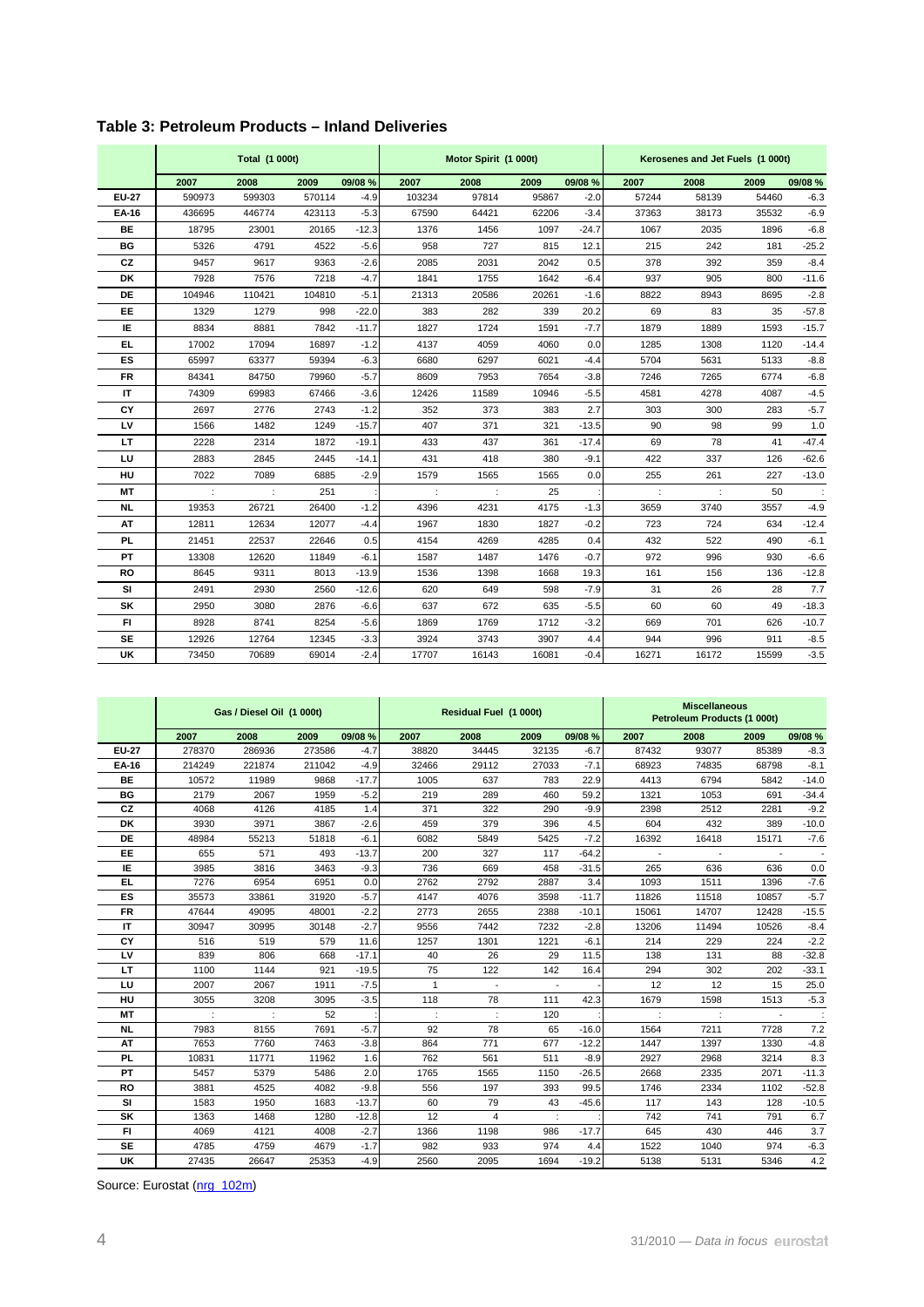|              |        | Total Imports (1 000t) |        |          | <b>Total Exports (1 000t)</b> |                |        |          |  |  |
|--------------|--------|------------------------|--------|----------|-------------------------------|----------------|--------|----------|--|--|
|              | 2007   | 2008                   | 2009   | 09/08 %  | 2007                          | 2008           | 2009   | 09/08 %  |  |  |
| <b>EU-27</b> | 278365 | 288695                 | 293017 | 1.50     | 267175                        | 277465         | 267225 | $-3.69$  |  |  |
| <b>EA-16</b> | 223336 | 236800                 | 240841 | 1.71     | 205614                        | 211094         | 206043 | $-2.39$  |  |  |
| <b>BE</b>    | 17371  | 21479                  | 17573  | $-18.19$ | 20917                         | 20599          | 16699  | $-18.93$ |  |  |
| <b>BG</b>    | 1590   | 1411                   | 1330   | $-5.74$  | 2994                          | 3456           | 2808   | $-18.75$ |  |  |
| CZ           | 3157   | 2705                   | 3030   | 12.01    | 997                           | 1332           | 1119   | $-15.99$ |  |  |
| DK           | 5982   | 6324                   | 5091   | $-19.50$ | 4638                          | 4732           | 4660   | $-1.52$  |  |  |
| <b>DE</b>    | 28622  | 34686                  | 32727  | $-5.65$  | 28080                         | 25475          | 22336  | $-12.32$ |  |  |
| <b>EE</b>    | 1252   | 1032                   | 920    | $-10.85$ |                               |                |        |          |  |  |
| IE           | 6365   | 6164                   | 5805   | $-5.82$  | 1253                          | 1251           | 971    | $-22.38$ |  |  |
| EL.          | 4804   | 6979                   | 7080   | 1.45     | 6298                          | 6245           | 7689   | 23.12    |  |  |
| ES           | 30632  | 26684                  | 26366  | $-1.19$  | 10714                         | 10231          | 11089  | 8.39     |  |  |
| <b>FR</b>    | 33446  | 33909                  | 37463  | 10.48    | 25625                         | 27644          | 22450  | $-18.79$ |  |  |
| IT           | 11791  | 11576                  | 11270  | $-2.64$  | 23964                         | 26516          | 21424  | $-19.20$ |  |  |
| CY           | 2858   | 2992                   | 2922   | $-2.34$  |                               | $\mathbf{r}$   |        |          |  |  |
| LV           | 1843   | 1810                   | 1774   | $-1.99$  | 140                           | 128            | 258    | 101.56   |  |  |
| LT.          | 693    | 536                    | 457    | $-14.74$ | 3713                          | 7028           | 6652   | $-5.35$  |  |  |
| LU           | 2848   | 2824                   | 2477   | $-12.29$ | $\overline{4}$                | $\overline{2}$ | 34     |          |  |  |
| HU           | 2374   | 2265                   | 2177   | $-3.89$  | 2784                          | 2817           | 2279   | $-19.10$ |  |  |
| МT           | 1042   |                        | 1853   |          |                               |                |        |          |  |  |
| NL           | 64501  | 68726                  | 76048  | 10.65    | 73844                         | 77531          | 88330  | 13.93    |  |  |
| AT           | 6779   | 6618                   | 6220   | $-6.01$  | 2079                          | 2454           | 2195   | $-10.55$ |  |  |
| <b>PL</b>    | 6449   | 5630                   | 5231   | $-7.09$  | 3020                          | 2947           | 2261   | $-23.28$ |  |  |
| <b>PT</b>    | 3519   | 3786                   | 3940   | 4.07     | 2485                          | 2532           | 2294   | $-9.40$  |  |  |
| <b>RO</b>    | 1352   | 1682                   | 1561   | $-7.19$  | 4464                          | 4989           | 4475   | $-10.30$ |  |  |
| SI           | 2945   | 3494                   | 3017   | $-13.65$ | 413                           | 528            | 478    | $-9.47$  |  |  |
| SK           | 1134   | 1282                   | 1181   | $-7.88$  | 3753                          | 3552           | 3751   | 5.60     |  |  |
| FI           | 4679   | 5601                   | 4899   | $-12.53$ | 6185                          | 6534           | 6303   | $-3.54$  |  |  |
| <b>SE</b>    | 7238   | 7183                   | 7165   | $-0.25$  | 9996                          | 11826          | 11566  | $-2.20$  |  |  |
| <b>UK</b>    | 23099  | 21317                  | 23440  | 9.96     | 28814                         | 27116          | 25104  | $-7.42$  |  |  |

Source: Eurostat [\(nrg\\_102m\)](http://ec.europa.eu/eurostat/product?mode=view&code=nrg_102m)





Source: Eurostat [\(nrg\\_102m\)](http://ec.europa.eu/eurostat/product?mode=view&code=nrg_102m)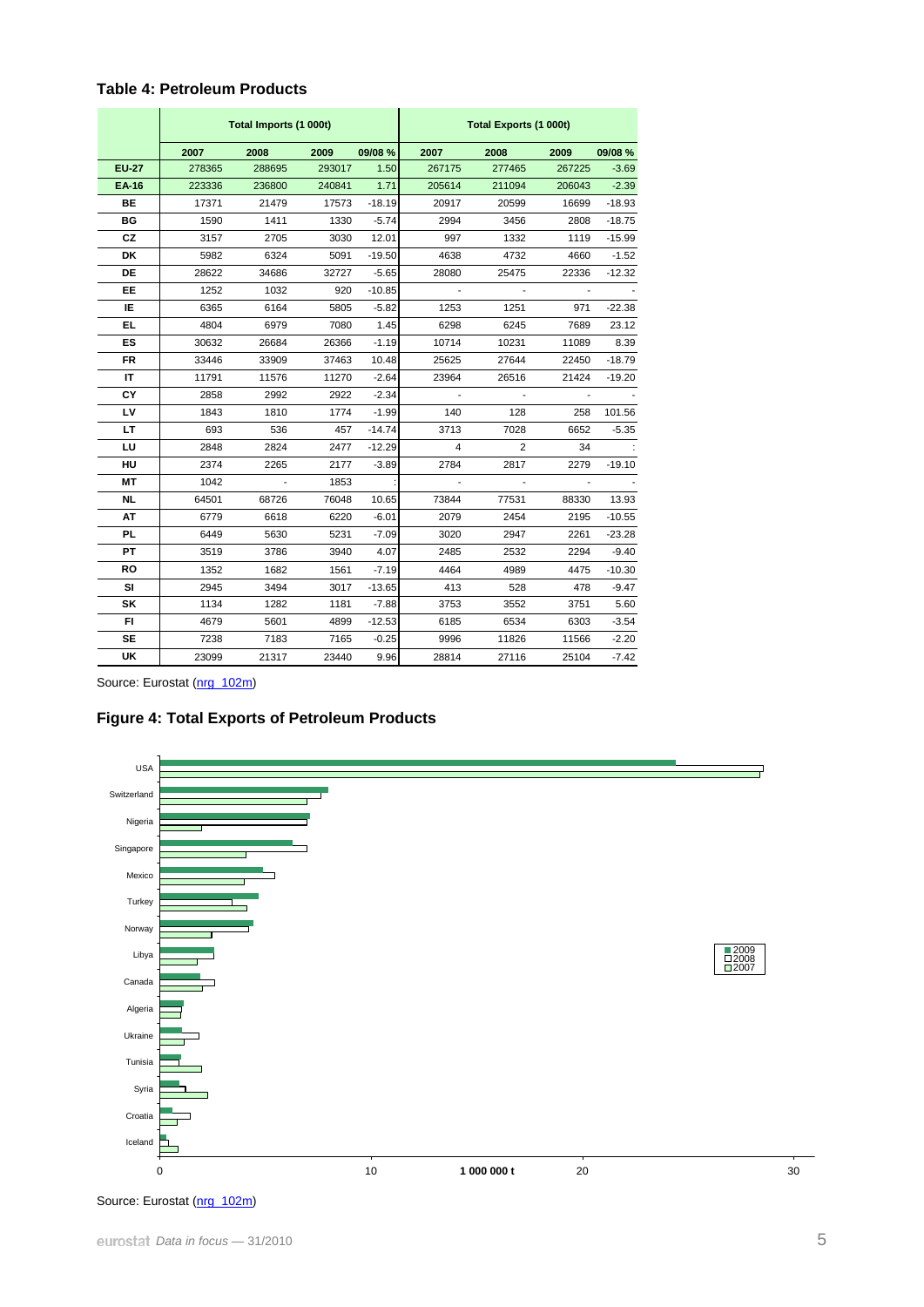### **Table 5: EU Exports of Crude Oil and Petroleum Products by Country of Destination - 2009 (1 000t)**

| <b>Country</b>               | Crude<br>Oil | Liquefied<br>Petroleum<br>Gas | <b>Motor</b><br><b>Spirit</b> | Kerosenes<br>- Jet Fuels | <b>Naptha</b>  | Gas<br><b>Diesel</b><br>Oil | <b>Residual</b><br><b>Fuel Oil</b> | Petroleum<br>Coke | Other<br>Petroleum<br><b>Products</b> | All<br>Petroleum<br><b>Products</b> |
|------------------------------|--------------|-------------------------------|-------------------------------|--------------------------|----------------|-----------------------------|------------------------------------|-------------------|---------------------------------------|-------------------------------------|
| <b>Total</b>                 | 19207        | 1926                          | 50323                         | 2497                     | 2514           | 18646                       | 21996                              | 415               | 5393                                  | 103876                              |
| Algeria **)                  |              |                               |                               |                          |                |                             | 473                                |                   | 519                                   | 1027                                |
| Angola **)                   |              |                               |                               |                          |                |                             |                                    |                   |                                       |                                     |
| Azerbaijan                   |              |                               |                               |                          |                |                             |                                    |                   |                                       | $\sim$                              |
| Argentina                    |              |                               |                               |                          |                |                             |                                    |                   | 40                                    | 223                                 |
| <b>Australia</b>             |              |                               |                               |                          |                |                             |                                    |                   | 7                                     | 28                                  |
| <b>Bahamas</b>               |              |                               |                               |                          |                |                             |                                    |                   |                                       | $\overline{\phantom{a}}$            |
| Bahrain *)                   |              |                               |                               |                          |                |                             |                                    |                   |                                       | $\overline{\phantom{a}}$            |
| <b>Belarus</b>               |              |                               |                               |                          |                |                             |                                    |                   |                                       | 28                                  |
| Bosnia Herzegovina           |              | 6                             | 32                            | $\boldsymbol{\Delta}$    |                | 99                          | 24                                 |                   | 23                                    | 188                                 |
| <b>Brazil</b>                |              |                               | 5                             | 214                      | 54             | 56                          |                                    |                   | 152                                   | 645                                 |
| Cameroon                     |              |                               |                               |                          |                |                             |                                    |                   |                                       | $\overline{\phantom{a}}$            |
| Canada                       | 582          |                               | 2085                          |                          | 48             |                             | 275                                |                   | 76                                    | 2590                                |
| China, People's Republic of  | f            |                               |                               |                          |                | $\overline{2}$              |                                    | 24                | 64                                    | 229                                 |
| Colombia                     |              |                               |                               |                          |                |                             |                                    |                   |                                       | $\sim$                              |
| Congo                        |              |                               |                               |                          |                |                             |                                    |                   |                                       | $\sim$                              |
| Congo, Dem. Republic of      |              |                               |                               |                          |                |                             |                                    |                   |                                       | ×                                   |
| Croatia                      | 251          | 12                            | 164                           | 10                       |                | 862                         | 37                                 |                   | 235                                   | 1437                                |
| Ecuador **)                  |              |                               |                               |                          |                |                             |                                    |                   |                                       | $\overline{\phantom{a}}$            |
| Egypt                        | 324          | 35                            | 62                            |                          | 2              |                             |                                    |                   | 174                                   | 915                                 |
| Gabon                        |              |                               |                               |                          |                |                             |                                    |                   |                                       | $\sim$                              |
| Georgia                      |              |                               |                               |                          |                |                             |                                    |                   |                                       | $\sim$                              |
| <b>Hong Kong</b>             |              |                               |                               |                          |                |                             |                                    |                   | 9                                     | 13                                  |
| Iceland                      |              |                               | 142                           | 33                       |                | 184                         | 3                                  |                   | 44                                    | 432                                 |
| India                        | 135          |                               |                               |                          | 6              |                             |                                    | 84                | 104                                   | 326                                 |
| Indonesia                    |              |                               |                               |                          | 0              |                             |                                    |                   | 5                                     | 5                                   |
| Iran *), **)                 |              |                               |                               |                          | $\mathbf 0$    |                             |                                    |                   |                                       | $\mathbf 2$                         |
| Iraq $*$ ), $**$ )           |              |                               |                               |                          |                |                             |                                    |                   |                                       | $\overline{\phantom{a}}$            |
|                              |              |                               |                               |                          |                |                             |                                    |                   |                                       |                                     |
| Japan                        |              |                               | 757                           |                          | 146            |                             | 277                                |                   | 22                                    | 1227                                |
| Kazakhstan                   |              |                               |                               |                          |                |                             |                                    |                   |                                       | $\overline{\phantom{a}}$            |
| South Korea                  |              |                               |                               | $\Omega$                 | 4              |                             |                                    |                   | 7                                     | 18                                  |
| North Korea                  |              |                               |                               |                          |                |                             |                                    |                   |                                       | ÷,                                  |
| Kuwait *), **)               |              |                               |                               |                          |                |                             |                                    |                   | 7                                     | 16                                  |
| Libya **)                    |              |                               | 1993                          |                          |                |                             | 8                                  |                   | 104                                   | 2566                                |
| Macedonia, FYR of            | 1063         | 32                            | 14                            | 20                       |                | 26                          |                                    |                   | 15                                    | 108                                 |
| <b>Malaysia</b>              |              |                               |                               |                          |                |                             |                                    |                   |                                       | $\overline{\phantom{a}}$            |
| Mexico                       |              |                               | 5302                          |                          | 35             |                             |                                    |                   | 6                                     | 5459                                |
| Moldova, Republic of         |              | З                             | 171                           |                          |                | 145                         |                                    |                   |                                       | 335                                 |
| <b>Netherlands Antilles</b>  |              |                               |                               |                          |                |                             | 10                                 |                   |                                       | 135                                 |
| <b>New Zealand</b>           |              |                               |                               |                          |                |                             |                                    |                   |                                       | ÷,                                  |
| Nigeria **)                  |              |                               | 4900                          |                          | 5              | 1267                        |                                    |                   | 134                                   | 6988                                |
| Norway                       | 814          | 173                           | 693                           | 237                      | 70             | 903                         | 1553                               | 120               | 247                                   | 4218                                |
| Oman                         |              |                               |                               |                          |                |                             |                                    |                   |                                       | ÷                                   |
| Papua New Guinea             |              |                               |                               |                          |                |                             |                                    |                   |                                       | $\sim$                              |
| Peru                         |              |                               |                               |                          |                |                             |                                    |                   |                                       | ×,                                  |
| Qatar *), **)                |              |                               |                               |                          |                |                             |                                    |                   |                                       | $\overline{\phantom{a}}$            |
| Russia                       |              |                               | 11                            |                          |                | $\mathbf 0$                 | 40                                 |                   | 246                                   | 311                                 |
| Saudi Arabia *), **)         |              |                               | 143                           |                          |                |                             |                                    |                   | 12                                    | 361                                 |
| Serbia                       |              | 55                            | 65                            | 27                       |                | 357                         | 5                                  | 46                | 29                                    | 603                                 |
| Singapore                    |              |                               | 132                           |                          | 42             | 25                          | 3297                               |                   | 118                                   | 3937                                |
| Switzerland                  | 25           | 42                            | 2005                          | 654                      | 219            | 3653                        | 204                                | 31                | 572                                   | 7621                                |
| Syria                        |              | 217                           |                               |                          |                | 141                         | 383                                |                   | 18                                    | 1222                                |
| <b>Trinidad and Tobago</b>   |              |                               |                               |                          |                |                             |                                    |                   | 8                                     | 8                                   |
| Tunisia                      |              | 160                           | 183                           | 57                       | 29             | 176                         | 110                                |                   | 136                                   | 917                                 |
| <b>Turkey</b>                | 299          | 39                            | 435                           | 3                        | $\overline{c}$ | 1707                        | 670                                | 21                | 367                                   | 3437                                |
| Ukraine                      |              |                               | 469                           |                          |                | 117                         | 123                                | 32                | 125                                   | 1854                                |
| United Arab Emirates *), **) |              |                               |                               |                          |                |                             |                                    |                   |                                       | $\sim$                              |
| <b>USA</b>                   | 13000        | 47                            | 20167                         | 763                      | 795            | 248                         | 6167                               |                   | 234                                   | 28555                               |
| Venezuela **)                |              |                               |                               |                          |                |                             |                                    |                   | $\Omega$                              | 36                                  |
| Vietnam                      |              |                               |                               |                          |                |                             |                                    |                   |                                       | $\overline{\phantom{a}}$            |
| Yemen                        |              |                               |                               |                          |                |                             |                                    |                   |                                       | ÷.                                  |
| Other                        | 2712         | 1105                          | 10392                         | 475                      | 1057           | 8677                        | 8336                               | 57                | 1533                                  | 25856                               |
| Persian Gulf *)              |              |                               | 144                           |                          |                |                             |                                    |                   | 21                                    | 379                                 |
| OPEC **)                     |              |                               | 7037                          |                          | 6              | 1267                        | 481                                |                   | 778                                   | 10997                               |

Source: Eurostat (nrg 133m)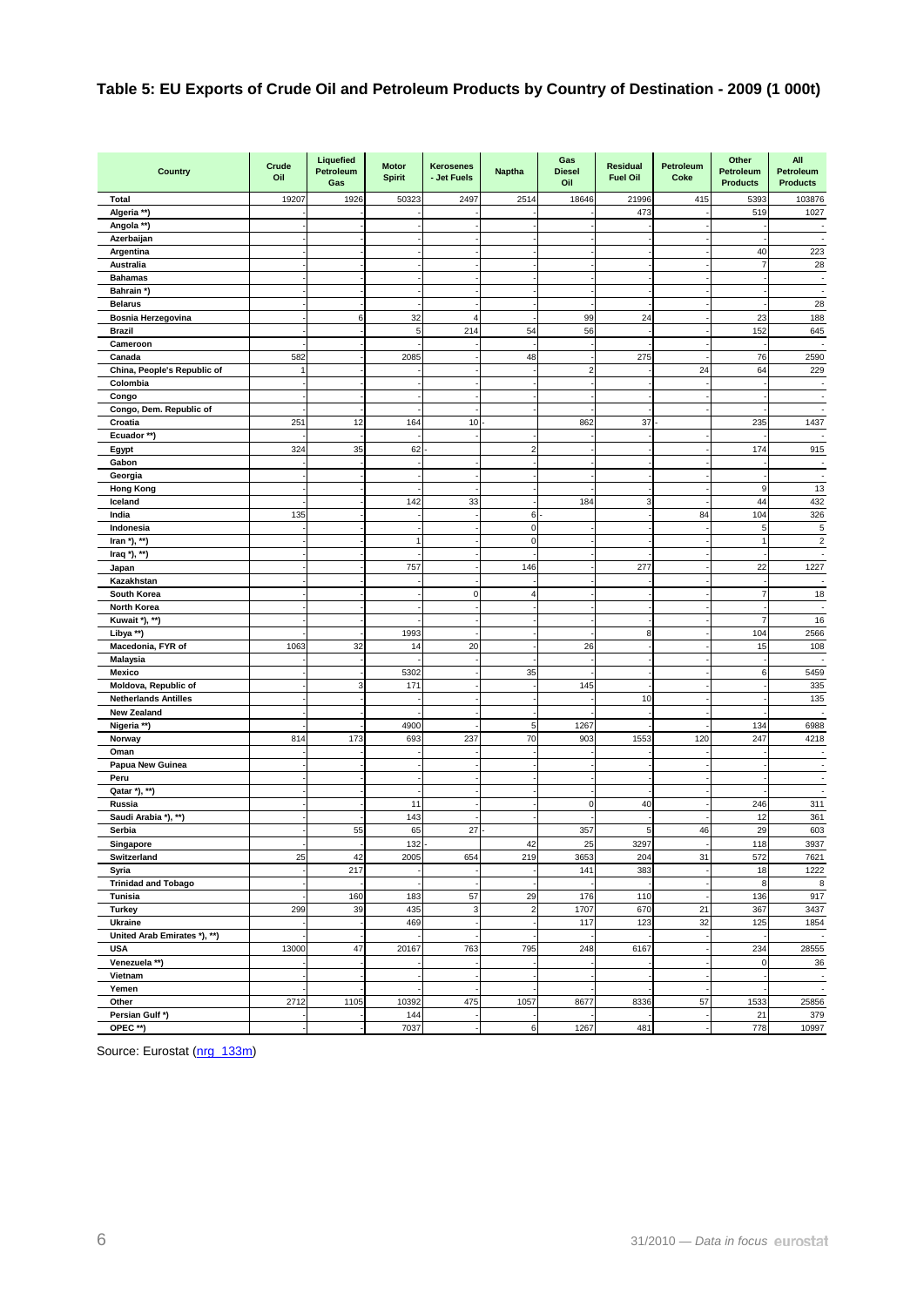## **Table 6: EU Imports of Crude Oil and Petroleum Products by Country of Origin - 2009 (1 000t)**

| Country                            | Crude<br>Oil | Liquefied<br>Petroleum<br>Gas | <b>Motor</b><br><b>Spirit</b> | <b>Kerosenes</b><br>- Jet Fuels | <b>Naptha</b> | Gas<br><b>Diesel</b><br>Oil | <b>Residual</b><br><b>Fuel Oil</b> | Petroleum<br>Coke | Other<br>Petroleum<br><b>Products</b> | All<br>Petroleum<br><b>Products</b> |
|------------------------------------|--------------|-------------------------------|-------------------------------|---------------------------------|---------------|-----------------------------|------------------------------------|-------------------|---------------------------------------|-------------------------------------|
| Total                              | 575813       | 9298                          | 7086                          | 19096                           | 10253         | 34903                       | 22435                              | 10202             | 4695                                  | 118151                              |
| Algeria **)                        | 17856        | 1866                          | 226                           | 166                             | 2913          |                             | 211                                |                   | 3                                     | 5446                                |
| Angola **)                         | 11856        |                               |                               |                                 |               |                             |                                    |                   |                                       | 26                                  |
| Azerbaijan                         | 16807        |                               |                               |                                 |               | 110                         |                                    |                   |                                       | 143                                 |
| Argentina                          |              | 44                            |                               |                                 | 14            |                             |                                    | 25                | 13                                    | 98                                  |
| Australia                          |              |                               |                               |                                 |               |                             |                                    |                   |                                       | $\sim$                              |
| <b>Bahamas</b>                     |              |                               |                               |                                 |               |                             |                                    |                   |                                       | $\sim$                              |
| Bahrain *)                         |              |                               |                               | 435                             |               |                             |                                    |                   | 62                                    | 532                                 |
| <b>Belarus</b>                     | 186          | 309                           |                               | $\overline{2}$                  | 47            | 1464                        | 376                                |                   | 32                                    | 2297                                |
| Bosnia Herzegovina                 |              |                               |                               |                                 |               |                             |                                    |                   |                                       | $\mathbf{1}$                        |
| Brazil                             | 3561         |                               | 10                            |                                 | 23            |                             | 717                                |                   | 13                                    | 828                                 |
| Cameroon                           | 2370         |                               |                               |                                 |               |                             |                                    |                   |                                       |                                     |
| Canada                             |              |                               | 10                            |                                 | 32            | 1308                        | 1                                  |                   | 57                                    | 1840                                |
| China, People's Republic of        |              |                               |                               |                                 |               |                             |                                    | 41                | 48                                    | 89                                  |
| Colombia                           |              |                               |                               |                                 |               |                             |                                    |                   |                                       | 42                                  |
| Congo                              | 1005         | 42                            |                               |                                 |               |                             |                                    |                   |                                       |                                     |
| Congo, Dem. Republic of<br>Croatia | 41           | 24                            |                               |                                 | 78            |                             | 45                                 | 6                 |                                       | 172                                 |
|                                    |              |                               |                               |                                 |               |                             |                                    |                   |                                       | ÷                                   |
| Ecuador **)                        | 4381         | 577                           | 226                           | 111                             | 677           |                             | 90                                 | 169               | 62                                    | 2099                                |
| Egypt<br>Gabon                     | 1637         |                               |                               |                                 |               |                             |                                    |                   |                                       |                                     |
| Georgia                            | 62           |                               |                               |                                 | 14            | 144                         | 32                                 |                   |                                       | 221                                 |
| <b>Hong Kong</b>                   |              |                               |                               |                                 |               |                             |                                    |                   |                                       |                                     |
| Iceland                            |              |                               |                               |                                 |               |                             |                                    |                   | 31                                    | 31                                  |
| India                              |              |                               |                               | 2360                            | 12            | 439                         |                                    | 30                |                                       | 3036                                |
| Indonesia                          | 5            |                               |                               |                                 |               |                             |                                    |                   | 11                                    | 11                                  |
| Iran *), **)                       | 31443        | 44                            |                               |                                 | 43            |                             |                                    |                   | 31                                    | 193                                 |
| Iraq *), **)                       | 19271        |                               |                               |                                 |               |                             | 97                                 |                   |                                       | 98                                  |
| Japan                              |              |                               |                               |                                 |               |                             |                                    | 20                | 7                                     | 399                                 |
| Kazakhstan                         | 23044        | 605                           |                               |                                 |               | 198                         | 121                                |                   | 31                                    | 1266                                |
| South Korea                        |              |                               |                               |                                 |               | 578                         |                                    |                   | 141                                   | 1032                                |
| North Korea                        |              |                               |                               |                                 |               |                             |                                    |                   |                                       |                                     |
| Kuwait *), **)                     | 6119         |                               |                               | 2613                            |               |                             |                                    |                   |                                       | 2769                                |
| Libya **)                          | 60153        | 390                           | 18                            | 646                             | 1447          | 172                         | 1007                               |                   | 15                                    | 3715                                |
| Macedonia, FYR of                  |              |                               |                               |                                 |               |                             |                                    |                   |                                       |                                     |
| <b>Malaysia</b>                    |              |                               |                               | 47                              |               | 63                          |                                    |                   | 39                                    | 160                                 |
| Mexico                             | 8923         |                               |                               |                                 |               |                             |                                    |                   |                                       | 229                                 |
| Moldova, Republic of               |              |                               |                               |                                 |               |                             |                                    |                   |                                       |                                     |
| <b>Netherlands Antilles</b>        |              |                               |                               | 13                              | 6             |                             |                                    |                   | 10                                    | 36                                  |
| <b>New Zealand</b>                 |              |                               |                               |                                 |               |                             |                                    |                   |                                       |                                     |
| Nigeria **)                        | 22696        | 257                           | 23                            |                                 |               |                             |                                    |                   |                                       | 393                                 |
| Norway                             | 83920        | 3232                          | 893                           | 257                             | 320           | 1779                        | 658                                | 23                | 292                                   | 8446                                |
| Oman                               | 163          |                               |                               |                                 |               |                             |                                    |                   |                                       |                                     |
| Papua New Guinea                   |              |                               |                               |                                 |               |                             |                                    |                   |                                       | $\blacksquare$                      |
| Peru                               | 32           | 42                            |                               |                                 |               | 23                          |                                    |                   |                                       | 471                                 |
| Qatar *), **)<br>Russia            | 180004       | 721                           |                               | 395                             | 3257          | 13487                       | 12204                              |                   | 703                                   | 32221                               |
| Saudi Arabia *), **)               | 38810        | 368                           | 241                           | 2135                            | 225           | 28                          |                                    |                   |                                       | 3061                                |
| Serbia                             |              |                               |                               |                                 | 21            |                             |                                    |                   |                                       | 21                                  |
| Singapore                          |              |                               | 127                           | 1312                            |               | 553                         | 6                                  |                   | 50                                    | 2287                                |
| Switzerland                        | 106          | 66                            | 10                            |                                 | 42            | 312                         | 385                                |                   | $\overline{9}$                        | 918                                 |
| Syria                              | 6998         |                               |                               |                                 | 77            |                             |                                    |                   |                                       | 77                                  |
| <b>Trinidad and Tobago</b>         |              | $\overline{4}$                |                               | 60                              |               | 10                          | 37                                 |                   | 1                                     | 114                                 |
| Tunisia                            | 1829         |                               |                               |                                 | 64            |                             |                                    |                   |                                       | 64                                  |
| <b>Turkey</b>                      | 1102         |                               | 79                            |                                 | 71            | 29                          | 68                                 |                   | 110                                   | 772                                 |
| Ukraine                            | 1093         | 18                            |                               |                                 | 11            | 94                          | 86                                 | 39                | 31                                    | 360                                 |
| United Arab Emirates *), **)       | 667          | 15                            | 6                             | 1696                            |               |                             |                                    |                   |                                       | 1910                                |
| <b>USA</b>                         | 900          | 63                            | 79                            | 243                             | 178           | 5827                        | 2141                               | 5846              | 1379                                  | 16073                               |
| Venezuela **)                      | 9052         |                               |                               | 1112                            | 1             | 578                         |                                    | 2744              | 227                                   | 4918                                |
| Vietnam                            |              |                               |                               |                                 |               |                             |                                    |                   |                                       |                                     |
| Yemen                              |              |                               |                               | 23                              |               |                             |                                    |                   |                                       | 33                                  |
| Other                              | 19722        | 610                           | 5139                          | 5469                            | 680           | 7706                        | 4151                               | 1259              | 1286                                  | 19203                               |
| Persian Gulf*)                     | 96342        | 469                           | 247                           | 6879                            | 268           | 51                          | 97                                 |                   | 93                                    | 9033                                |
| OPEC **)                           | 217956       | 2982                          | 514                           | 8369                            | 4629          | 801                         | 1315                               | 2744              | 276                                   | 22999                               |

Source: Eurostat (nrg 123m)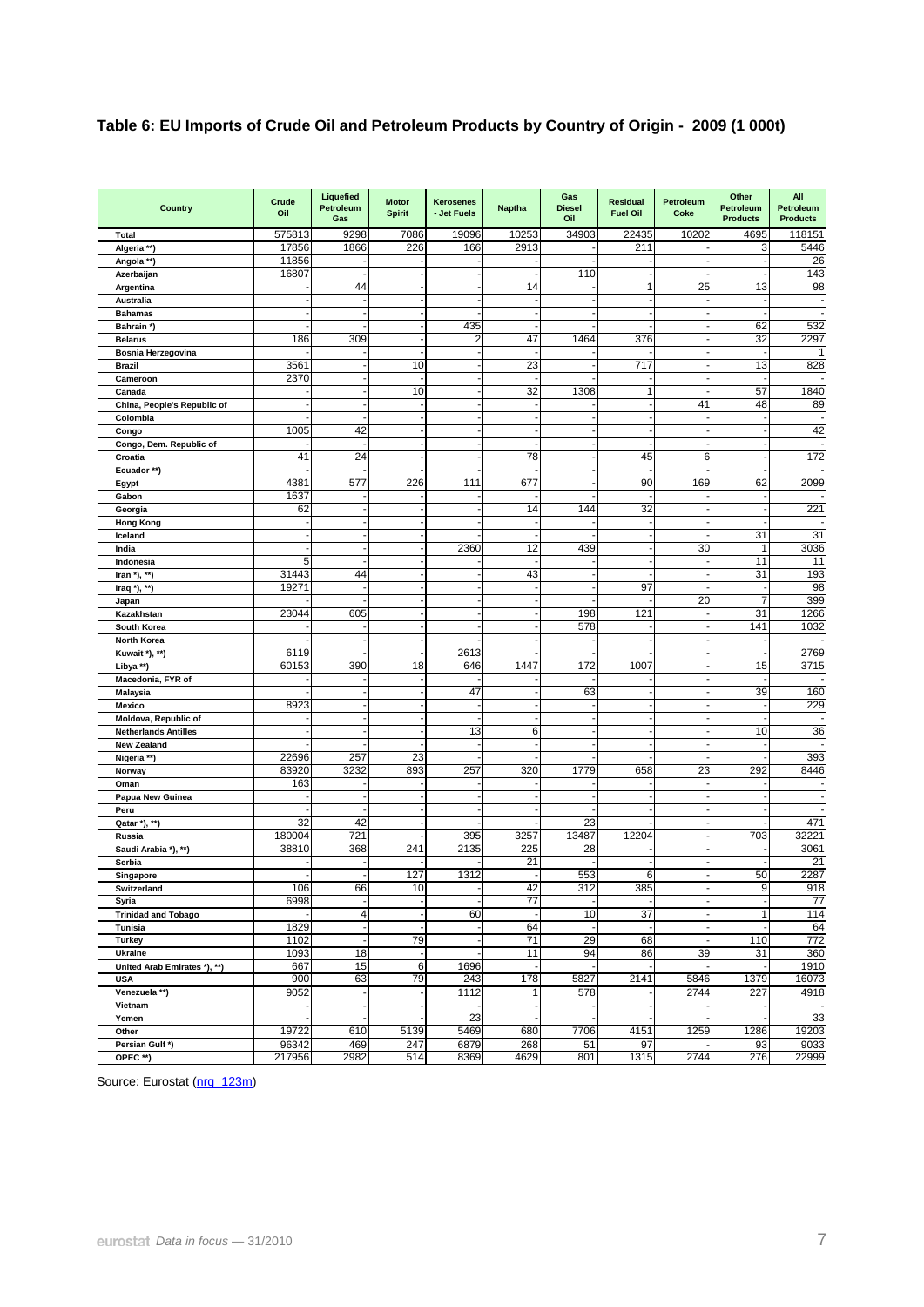

### **Figure 5: Imports of Crude Oil and Feedstocks by Member State [% of total imports]**

Source: Eurostat ([nrg\\_123m\)](http://ec.europa.eu/eurostat/product?mode=view&code=nrg_123m)